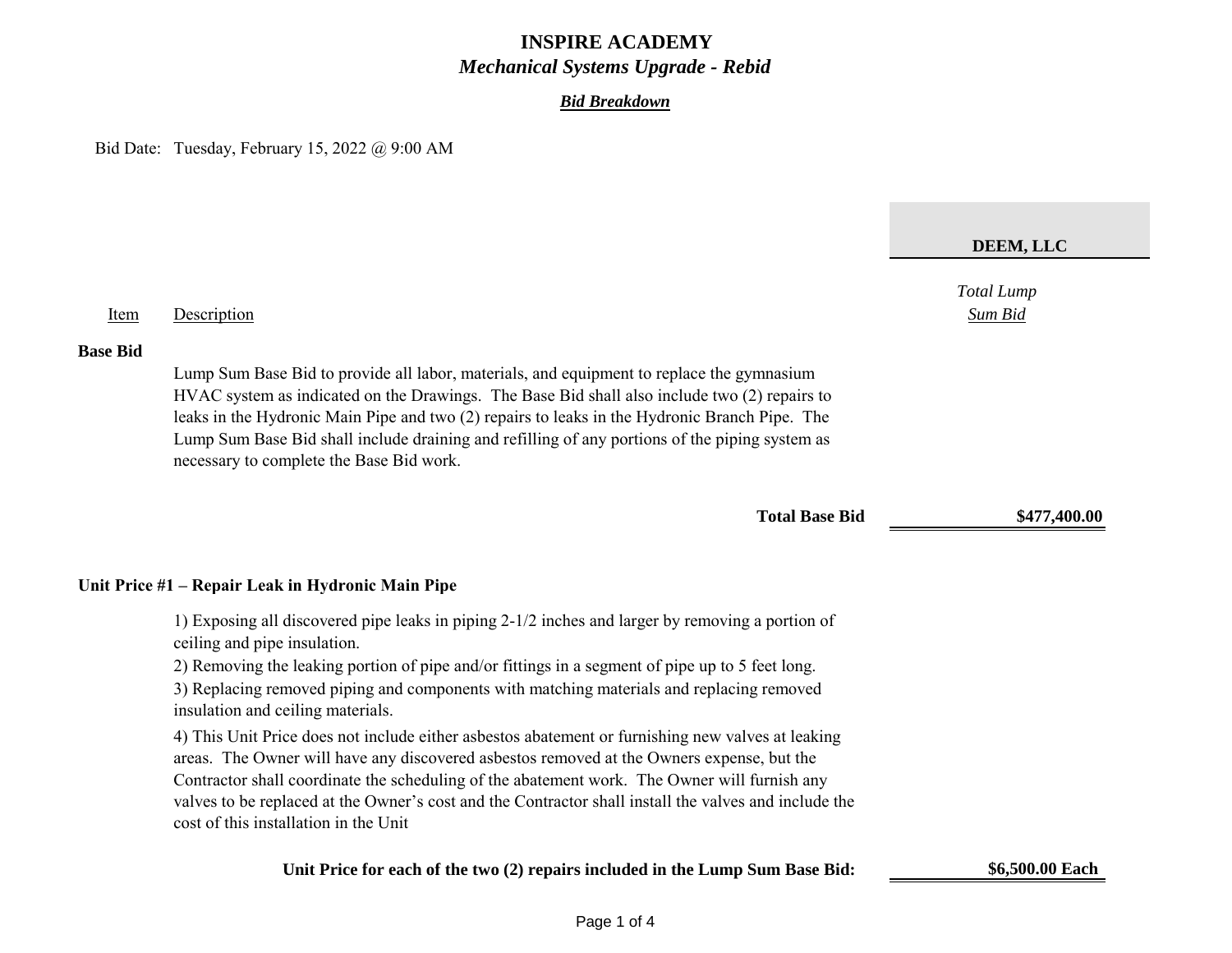### *Bid Breakdown*

|                                                                                                                                                                                                                                                                                                                                                                                                                                                                                                                                                                                                                                                           | DEEM, LLC       |
|-----------------------------------------------------------------------------------------------------------------------------------------------------------------------------------------------------------------------------------------------------------------------------------------------------------------------------------------------------------------------------------------------------------------------------------------------------------------------------------------------------------------------------------------------------------------------------------------------------------------------------------------------------------|-----------------|
| Unit Price #2 – Repair Leak in Hydronic Branch Pipe                                                                                                                                                                                                                                                                                                                                                                                                                                                                                                                                                                                                       |                 |
| 1) Exposing all discovered pipe leaks in piping 2 inches and smaller by removing a portion of<br>ceiling and pipe insulation.<br>2) Removing the leaking portion of pipe and/or fittings in a segment of pipe up to 5 feet long.<br>3) Replacing removed piping and components with matching materials and replacing removed<br>insulation and ceiling materials.                                                                                                                                                                                                                                                                                         |                 |
| 4) This Unit Price does not include either asbestos abatement or furnishing new valves at leaking<br>areas. The Owner will have any discovered asbestos removed at the Owners expense but the<br>Contractor shall coordinate the scheduling of the abatement work. The Owner will furnish any<br>valves to be replaced at the Owner's cost and the Contractor shall install the valves and include the<br>cost of this installation in the Unit Price.                                                                                                                                                                                                    |                 |
| Unit Price for each of the two (2) repairs included in the Lump Sum Base Bid:                                                                                                                                                                                                                                                                                                                                                                                                                                                                                                                                                                             | \$4,600.00 Each |
| <b>ALTERNATE BID #1 - Building Heating Water Loop Modifications</b>                                                                                                                                                                                                                                                                                                                                                                                                                                                                                                                                                                                       |                 |
| Alternate No. 1 - The Building Heating Water Loop Modifications Alternate shall include the<br>demolition of existing and installation of new of secondary heating water pumps, piping, air<br>separator, expansion tank, pump controls and pump power wiring in Boiler Room B1. This alternate<br>includes removal of the existing heating system heat exchanger, the replacement of two louvers<br>with insulated panels, the installation of the housekeeping pad for the new pumps, and the flushing<br>of existing piping and the cleaning of<br>existing strainers and existing waterflow paths throughout the existing piping system. The specific |                 |
| items of Work included in this alternate are designated on the Drawings.                                                                                                                                                                                                                                                                                                                                                                                                                                                                                                                                                                                  |                 |
| <b>TOTAL ALTERNATE BID #1:</b>                                                                                                                                                                                                                                                                                                                                                                                                                                                                                                                                                                                                                            | \$128,000.00    |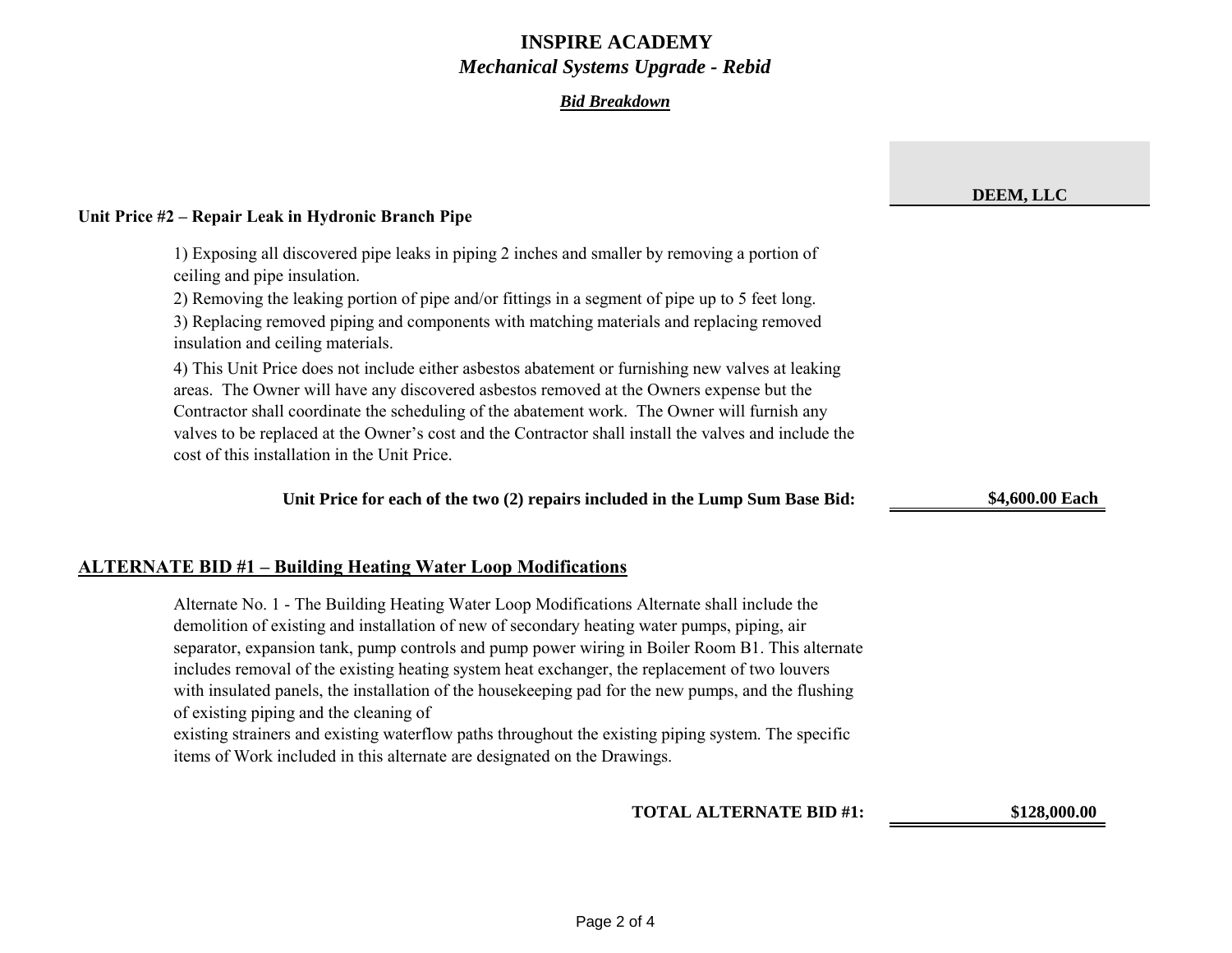#### *Bid Breakdown*

#### **ALTERNATE BID #2 – Cafeteria HVAC**

Alternate No. 2 ‐ The Cafeteria HVAC Alternate shall include all demolition and new work within and at the exterior wall of Cafeteria 17, replacement of and control work for Exhaust Fan EF‐10, removal of indicated power conductors to their source of power, and providing new conduits and conductors from Panel MP to the Cafeteria Vertical Unit Ventilators. The specific items of Work included in this alternate are designated on the Drawings.

**TOTAL ALTERNATE BID #2: \$152,400.00**

#### **ALTERNATE BID #3 – Water Heater**

Alternate No. 3 ‐ The Water Heater Alternate shall include removal of the existing domestic hot water converter, the existing branch piping serving the converter, all accessories and valves in the removed branch piping, and all control components and wiring serving the removed components. This Alternate also includes providing a new water heater, expansion tank, piping, valves, and accessories to connect the new water heater to the existing domestic hot water piping system, power wiring to the water heater, exhaust and vent pipping for the new water heater, and reprogramming of the existing heating water boilers to meet their manufacturer's recommendations for operational sequencing without any connection to the domestic hot water system. The specific items of Work included in this alternate are designated on the Drawings.

**TOTAL ALTERNATE BID #3: \$50,600.00**

**DEEM, LLC**